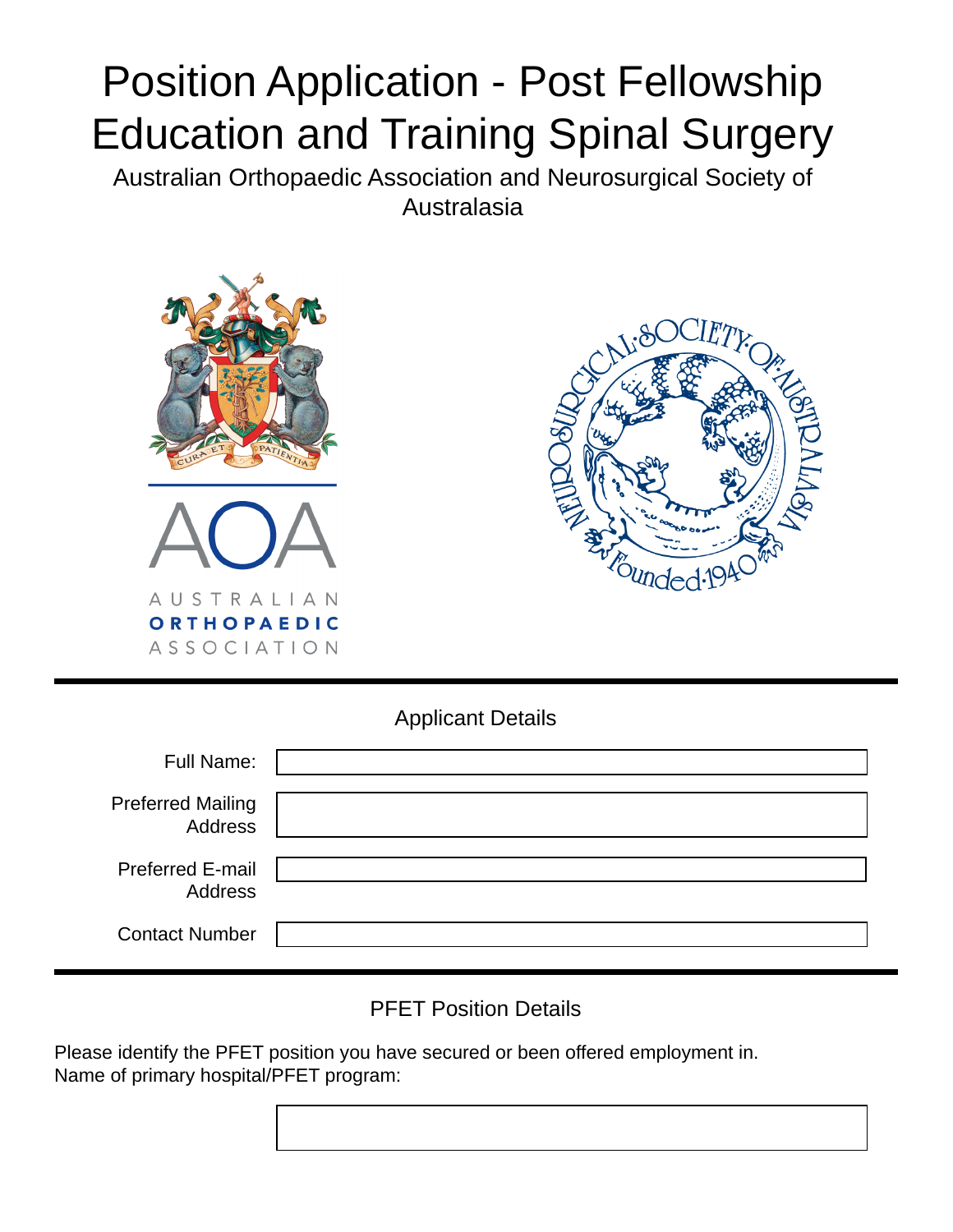| What is your start date?                                    |                                                                                               |  |
|-------------------------------------------------------------|-----------------------------------------------------------------------------------------------|--|
| What is your<br>anticipated finish date?                    |                                                                                               |  |
| Please attached your employment contract or letter of offer |                                                                                               |  |
|                                                             | Qualifications                                                                                |  |
|                                                             | Please indicate below your applicable qualification:                                          |  |
|                                                             | <b>FRACS in Neurosurgery</b>                                                                  |  |
|                                                             | <b>FRACS</b> in Orthopaedics                                                                  |  |
|                                                             | Completion of the Australian Medical Council specialist assessment<br>process                 |  |
|                                                             | Specialist training qualification in neurosurgery or orthopaedic<br>surgery from an authority |  |
| operative experience                                        | Please attach applicable notarised qualification documentary evidence and logbook of your     |  |
|                                                             |                                                                                               |  |
|                                                             | <b>Registration Details</b>                                                                   |  |
|                                                             | Please indicate below your citizenship or visa status                                         |  |
|                                                             | Australian Citizen or Permanent Resident                                                      |  |
|                                                             | New Zealand Citizen or Permanent Resident                                                     |  |
|                                                             | Visa appropriate to work as a specialist surgeon                                              |  |
|                                                             | Please attach documentary evidence of your citizenship or visa status.                        |  |
|                                                             | If you are yet to secure a visa the visa must be provided to the Committee once granted.      |  |
|                                                             | Please indicate below your current medical registration status:                               |  |
|                                                             | General (unconditional) registration in Australia                                             |  |
|                                                             | General (unconditional) registration in New Zealand                                           |  |
|                                                             | Limited/Provisional registration in Australia                                                 |  |